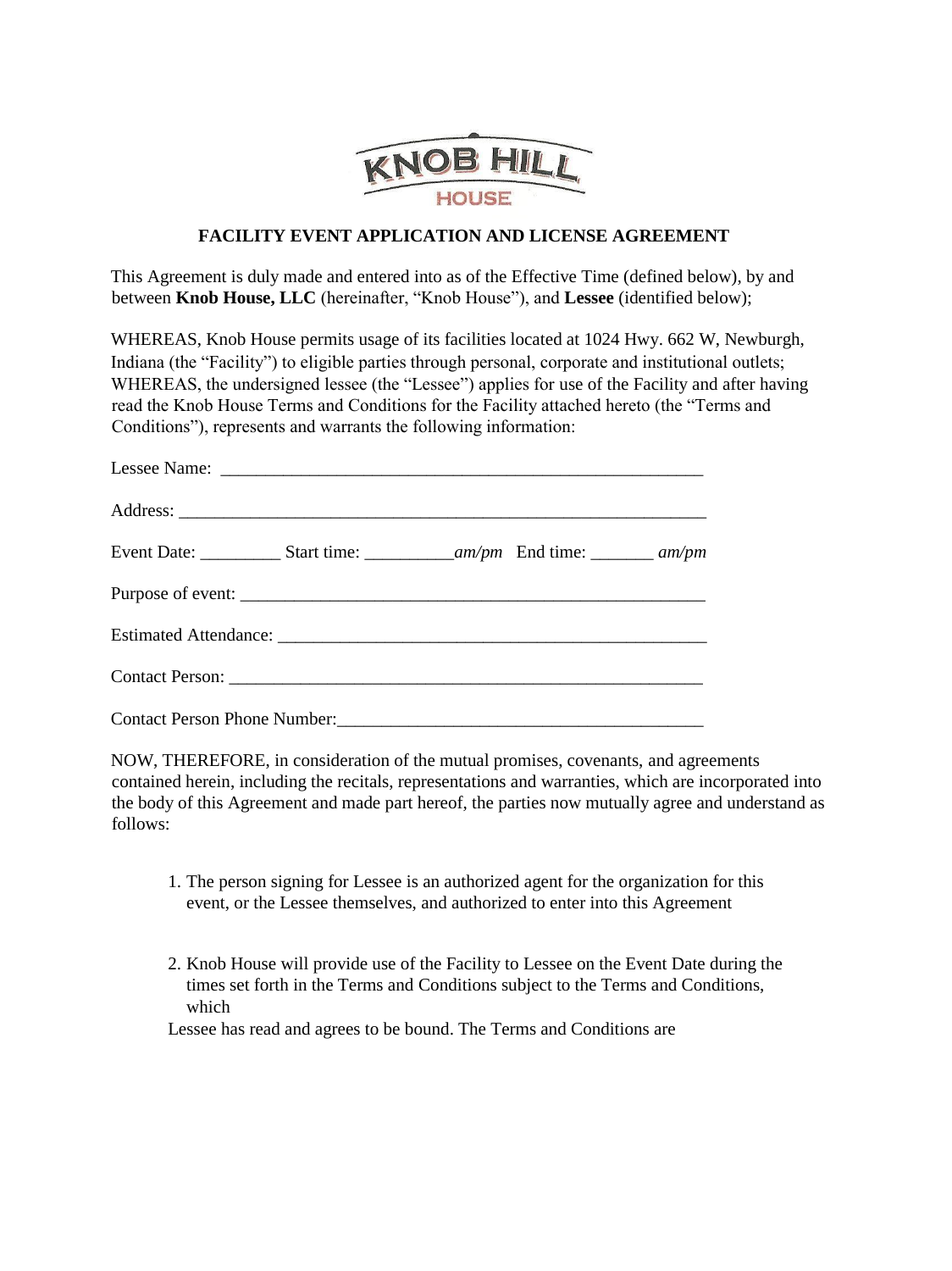incorporated into the body of this Agreement and are material terms to this Agreement.

- 3. Until this document is accepted and signed by Knob House (the "Effective Time") it shall be deemed only an application for a reservation of the Facility and not a binding agreement. If (i) the Deposit is not received in full by Knob House and (ii) this document is not executed by Knob House within ten days of the submission of this document to Knob House, Lessee's application shall be deemed rejected. Upon acceptance by Knob House, the Facility will be reserved for Lessee's use during the times set forth above.
- 4. Fees/Deposits:
	- a. Event Fee: \$\_\_\_\_\_\_\_\_\_\_\_\_\_\_ (this excludes food and beverage charges).
	- b. Deposit: Knob House requires the payment of 40% of the Event Fee due upon the submission of this document to Knob House. The Deposit will be applied to the final balance of the Event Fee upon completion of the event.
	- c. Final Payment: The remaining balance of the Event Fee, in addition to any charges for food and beverage or rent of other items such as tablecloths, dinnerware, etc. incurred during the event, must be paid at the conclusion of the event.
- 5. Lessee shall not assign or transfer this Agreement. Knob House may freely assign or transfer this Agreement and shall be binding and inure to the benefit of any assignee or successor in interest of Knob House.

Lessee<sup>:</sup>

(printed name/company/person)

Signature:

Printed Name of Person Signing: \_\_\_\_\_\_\_\_\_\_\_\_\_\_\_\_\_\_\_\_\_\_\_\_\_\_\_\_\_

Dated:

**Knob House, LLC**

 $\mathbf{B} \mathbf{y}$ : Aaron Mauck, Karson Kollker, or Daniel Kollker,

Dated: \_\_\_\_\_\_\_\_\_\_\_\_\_\_\_\_\_\_\_\_\_\_\_\_\_\_\_\_\_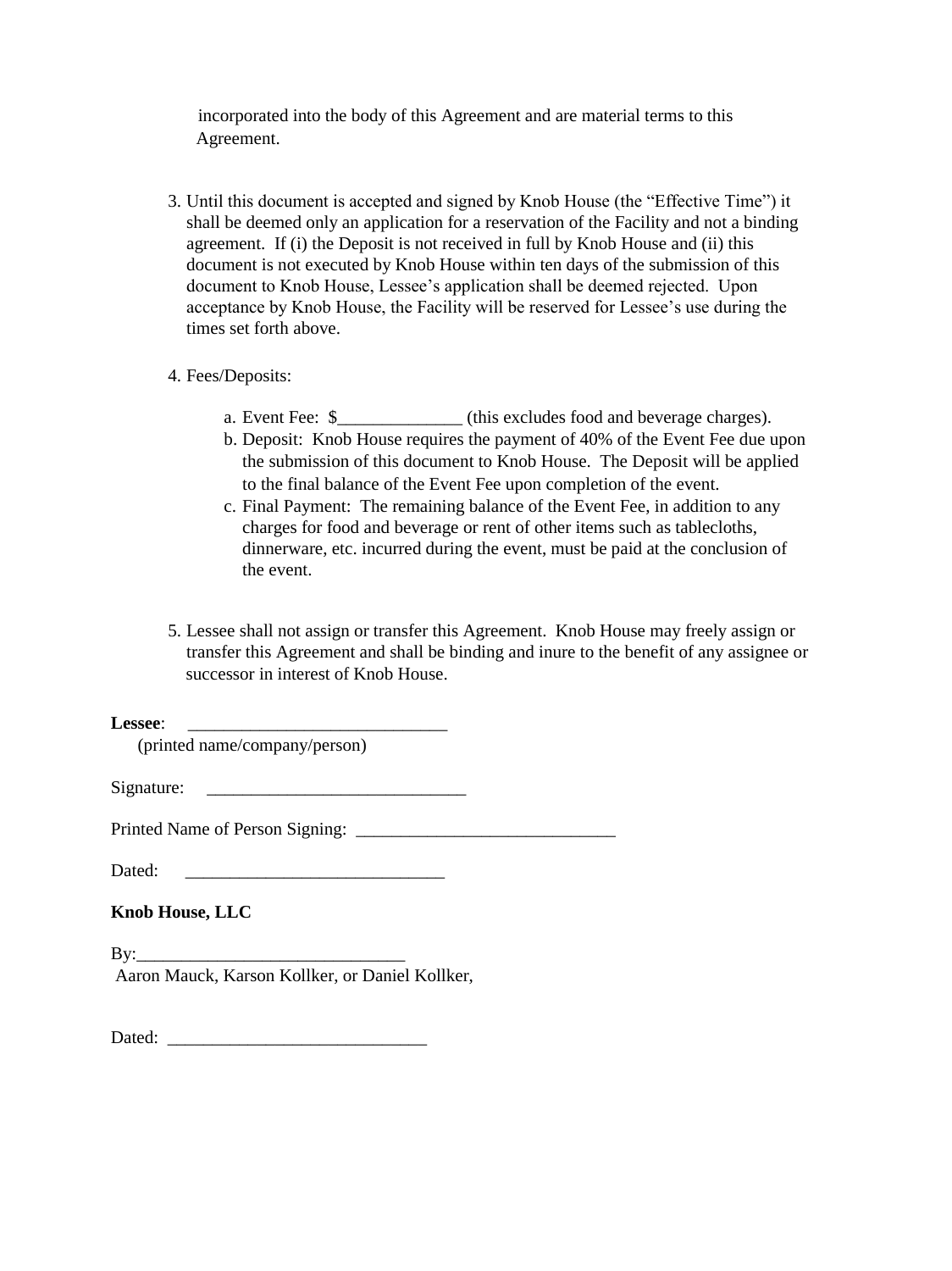## KNOB HOUSE TERMS AND CONDITIONS

1. Approved Lessees. Knob House shall approve in advance any potential Lessee and may require detailed plans for Lessee's use of the Facility, including nature of use, Lessee vendor identification, equipment usage needs and any other information requested by Knob House prior to approving the use of the Facility by Lessee. Knob House reserves the right to deny access to or usage of the Facility to any individual, group or entity with or without cause at any time.

2. Temporary License. Upon execution of the Facility Event Application and License Agreement by Knob House, Lessee shall be granted a temporary, non-exclusive and license to use and occupy the Facility on the Event Date during the times set forth in the Agreement and under the terms, conditions and limitations described herein. The Lessee shall have no other rights or interest in the Facility other than that granted by the Agreement. The license granted herein may be revoked at any time by Knob House for any reason whatsoever.

3. Restrictions. The license granted herein is limited to the Facility and Lessee shall have no right of access to or use of any portion of the adjoining Knob Hill Tavern, in connection with the Event. The Facility shall not be used for any unlawful purpose. Knob House reserves the right to immediately terminate, without notice, any Event determined by Knob House to be in violation of the guidelines contained in the Agreement or deemed in Knob House's sole discretion to be creating a disturbance, nuisance or otherwise involving illegal or inappropriate behavior. No nails, staples, pins, or wire may be used to apply decoration to the Facility's surfaces. The temporary license is restricted to the dates, times, estimated attendance, and event description set forth in the Agreement. Capacity of the Facility is limited to 80 persons, weather permitting, and Lessee will limit its guests to 80 or less. No displacement of fixtures or other Knob House items is allowed. No firearms, smoke effects, explosives or pyrotechnics are allowed without prior approval. No unprotected flames are allowed. Use of confetti, glitter, rice, etc. is prohibited. All parking for

Lessee and guests shall be "behind," or north of the Facility (the "Parking Areas").

- 4. Cancellation Policy. Events must be cancelled in writing at least 60 days prior to scheduled events. All cancellations must be delivered to: ATTN: Manager, Knob House, LLC, 1024 Hwy. 662 W, Newburgh, Indiana 47630. Cancellations shall be deemed delivered upon their receipt by Knob House. If the event is cancelled at least 60 days prior to the event, the Lessee's deposit will be refunded in full. If cancellation is not made within 60 days of the event, the Lessee forfeits the entire deposit. If the performance of any of the terms of this Agreement by either party shall be prevented by act of God, the acts or regulations of public authorities, or labor unions, labor difficulties, strikes, civil tumult, war, epidemic, fire, flood, or any other cause beyond the control of the parties, except for the return of the Deposit, both parties shall be relieved of their obligations and neither party shall be obligated for any expenses incurred by the other party in preparation of the Event, including but not limited to, any and all expenses incurred for promotion, artist fees, or preparation costs, if any. When an event is cancelled pursuant to this paragraph, any deposits paid to Knob House by the Lessee shall be returned.
- 5. Duration of Event. Set up for events may begin at 1 hour in advance of the start time, unless otherwise pre-approved. Tear down time for events must be completed 1 hour after the end time, unless otherwise pre-approved. Failure by Lessee or its guests to vacate the Facility 1 hour after the end time will be assessed a late vacancy fee of the equivalent of rent for each hour. Any exceptions to the terms in this paragraph must be approved by Knob House prior to the event and stated in writing. The contact person identified in the application must be present and remain onsite for the duration of the event.
- 6. Catering/Vendors. All vendors for the event must be approved by Knob House prior to the Event. Vendors shall include, but are not limited to,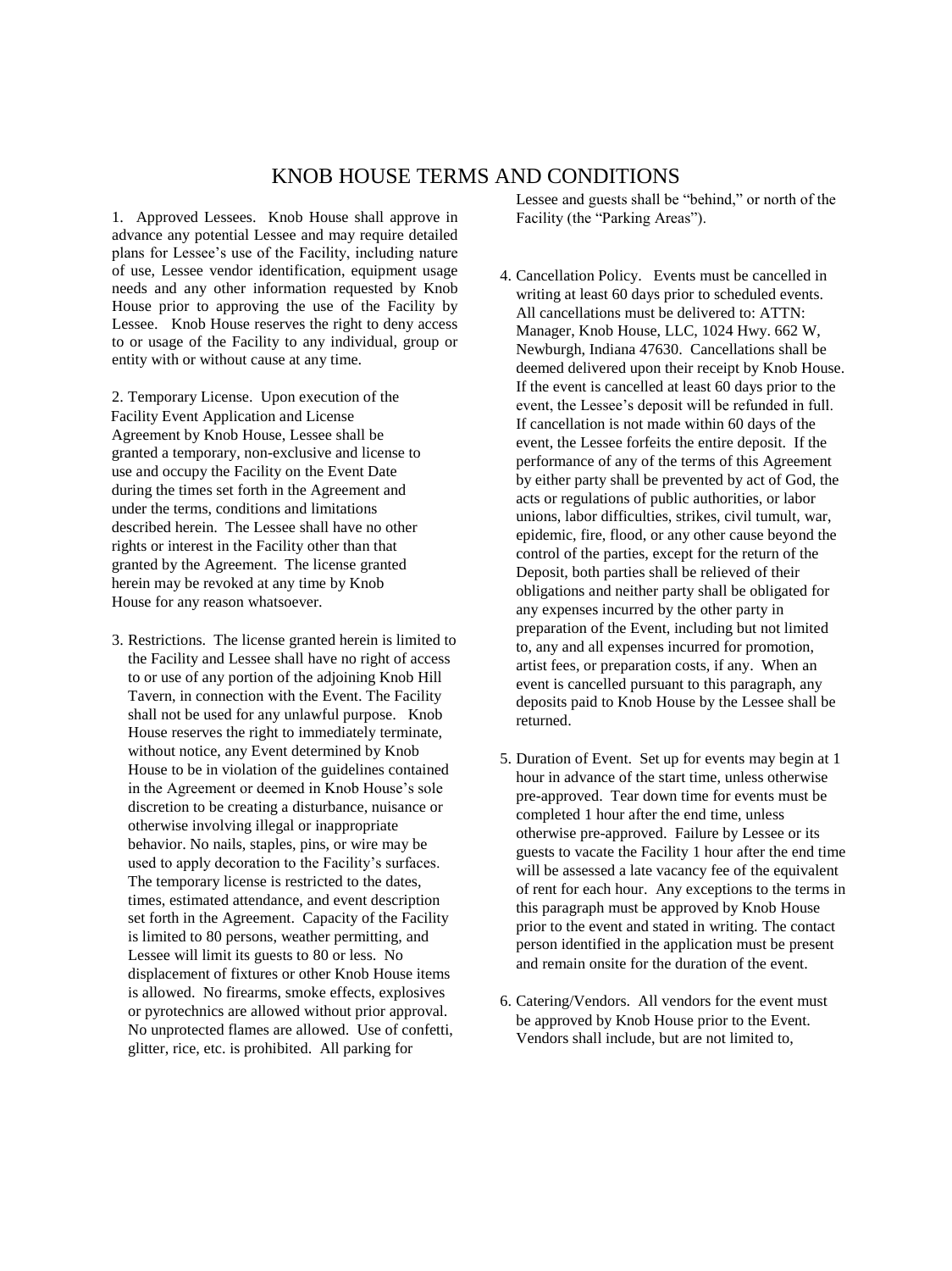caterers, beverage providers, equipment rental companies, event coordinators, and security companies.

- 7. Alcohol. All beer, wine and liquor service must be provided through Knob House exclusively, and is not included in the Event Fee. There will be a "last call" at the conclusion of the event. All servers, bartenders and waiters will be employees of Knob House unless Knob House consents to the contrary, in writing, in advance of the Event.
- 8. Equipment. All furniture, decorations, equipment or other personal property of Lessee, its guests or vendors brought to the Facility, whether tables, chairs, audio-visual, or otherwise, must be approved by Knob House in writing and is solely the expense and responsibility of the Lessee. All such property must be placed in designated areas only. All such property must be delivered on wheels or other protective hardware designed to protect the flooring and shall never be pulled across any floors. Knob House does not assume liability for any equipment or other property of Lessee or its guests and vendors delivered to or stored on the premises. All equipment and materials used by Lessee for Lessee's event must be removed immediately following the Event, unless other prior arrangements have been made and approved by Knob House. Knob House is not responsible for personal property or other items left on the premises after an event.
- 9. Condition of Facility and Signage. Lessee accepts the Facility in its present, as-is conditions as of the Event Date and subject to any and all defects. Knob House disclaims any and all warranties whether express or implied at law, including warranty of merchantability and warranty of fitness for a particular purpose. Maximum signage of 12 square feet is allowed and must be placed on an easel at the location designated by Knob House. If the signage

is to be placed on the exterior of the Facility it must be approved by Knob House in advance.

10. Indemnity; Limitation of Damages. Lessee agrees to release, indemnify, hold harmless, and defend Knob House, its owners and employees, from and against any and all claims, actions, damages, judgments, and liabilities, including reasonable attorney fees and litigation expenses, arising or alleged to arise from the use of the Facility by Lessee or its guests and vendors. Lessee waives its right to any special, consequential, incidental or punitive damages from Knob House.

11. Taxes. Lessee is responsible for any personal property or sales taxes or any other fees, levies, or taxes incurred solely as a result of the event.

- 12. Damages. Lessee is liable for all damages, expenses and property loss caused by any person who attends, participates in, or provides goods and services in connection with the Lessee's use of the Facility. Such damages will be assessed and charged to the Lessee and shall be immediately due and payable. Current replacement value will be used by Knob House to determine the value of damaged goods.
- 13. Smoking. Smoking and vaping is prohibited inside the Facility. Smoking is permitted outside the Facility in designated smoking areas and all dispensed cigarettes shall be placed by Lessee or its patrons and guests in a designated receptacle.
- 14. Media. Any advertising, news release, press conference, etc. that contains information about or makes reference to Knob House must be coordinated with and approved by Knob House prior to release (this provision does not include invitations to an event).